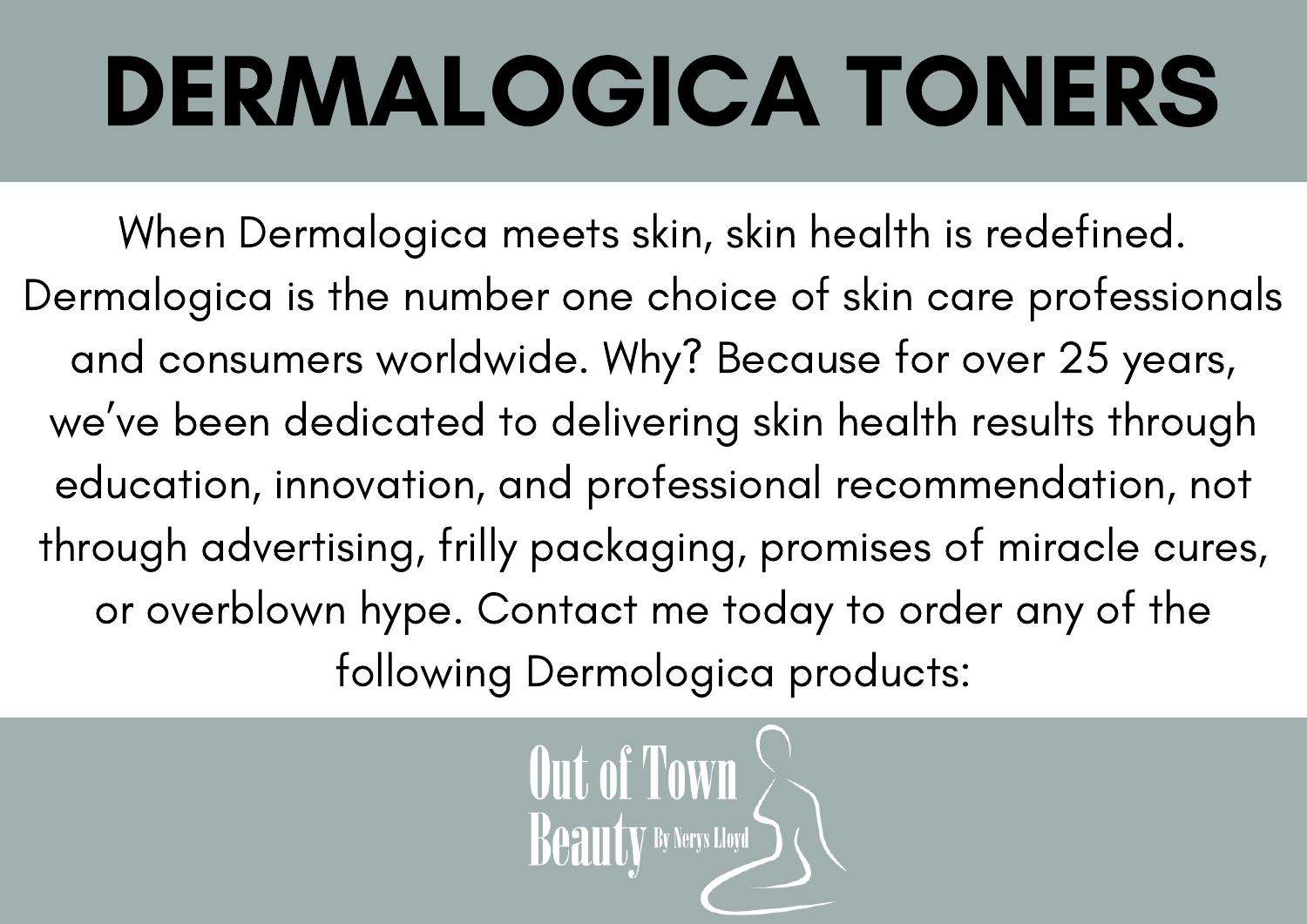## ANTIOXIDANT HYDRAMIST

### (Mature or prematurely-aging skin type) 150ML

#### **Description**

A refreshing antioxicant shield with flash-firming properties to improve skin texture, fight damaging free radicals and intensely hydrate alipoid, dehydrated skin.

#### **Application**

After cleansing, spritz directly onto face and neck, avoiding the eyes. Also ideal as a refreshing spritz over make-up throughtout.

#### Ingredients

Arginine/lysine polypeptide, magnesium ascorbyl phosphate, palmitoyl tripeptide-5,bambusa (bamboo) vulgaris and pisum sativum (pea), glucosamine, camellia sinensis (white tea) leaf, dipotasium glycoyrrhizate (licorice) and beta-glucan.